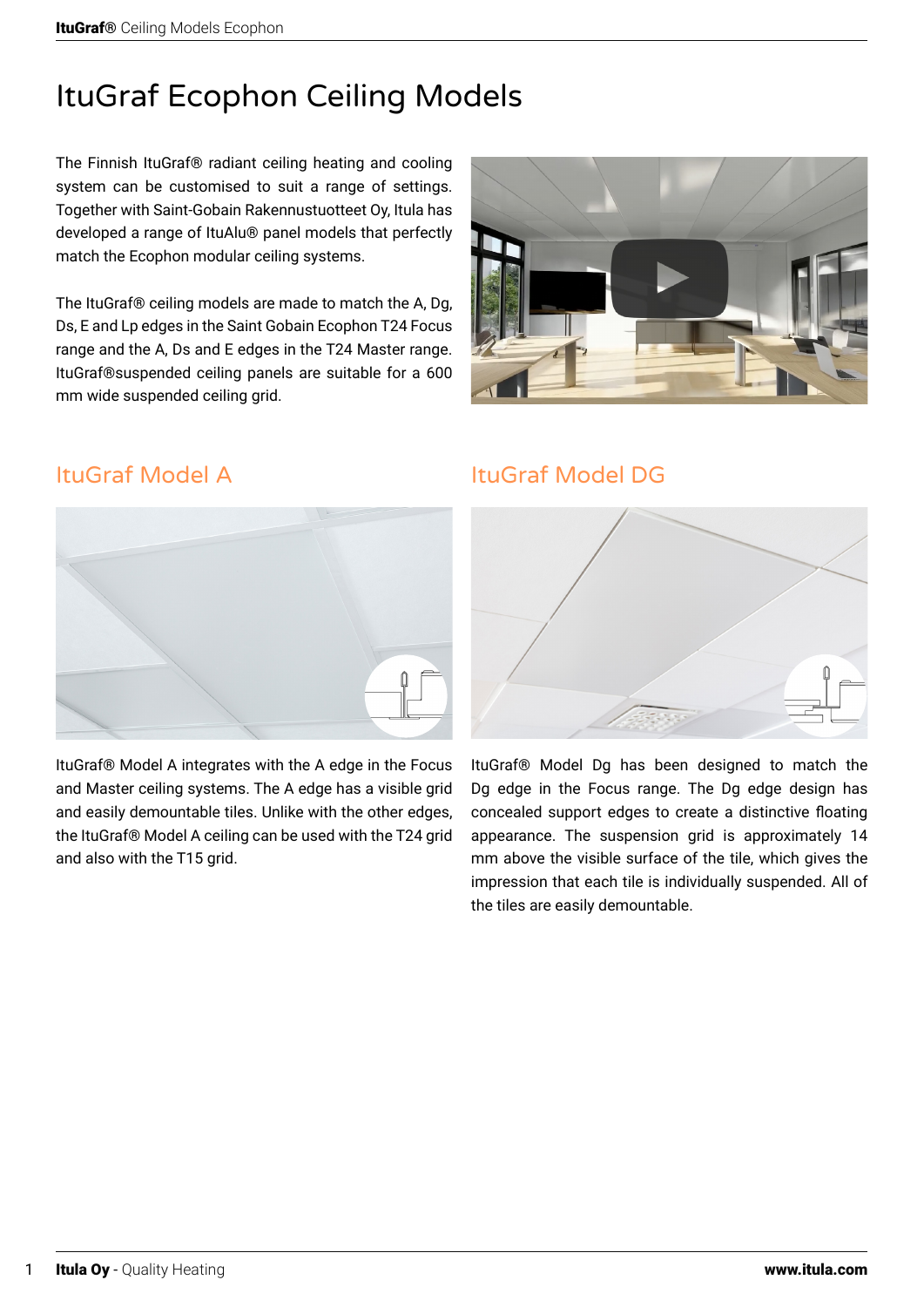# ItuGraf Model DS



ItuGraf® Model Ds can be used with the Ds edge in the Focus and Master ranges. The Ds edge is suitable for applications where a suspended ceiling with a concealed grid is required. The tiles have a symmetrical edge design. The ceiling has an even appearance, with the bevelled edges forming a discreet groove between the tiles. The tiles are easily demountable.

# ItuGraf Model Lp



ItuGraf® Model Lp fits together with the Lp edge in the Focus range. The Lp edge semi-concealed grid system can be used for highlighting direction in a room. The longer sides have a wide gap between the tiles while the tile connections on the shorter sides are concealed.

## ItuGraf Model E



ItuGraf® Model E has been designed to match the E edge in the Focus and Master ranges. The E edge has a recessed visible grid, creating a ceiling with a shadow effect. The visible surface of each tile is 10 mm below the grid. All of the tiles are easily demountable.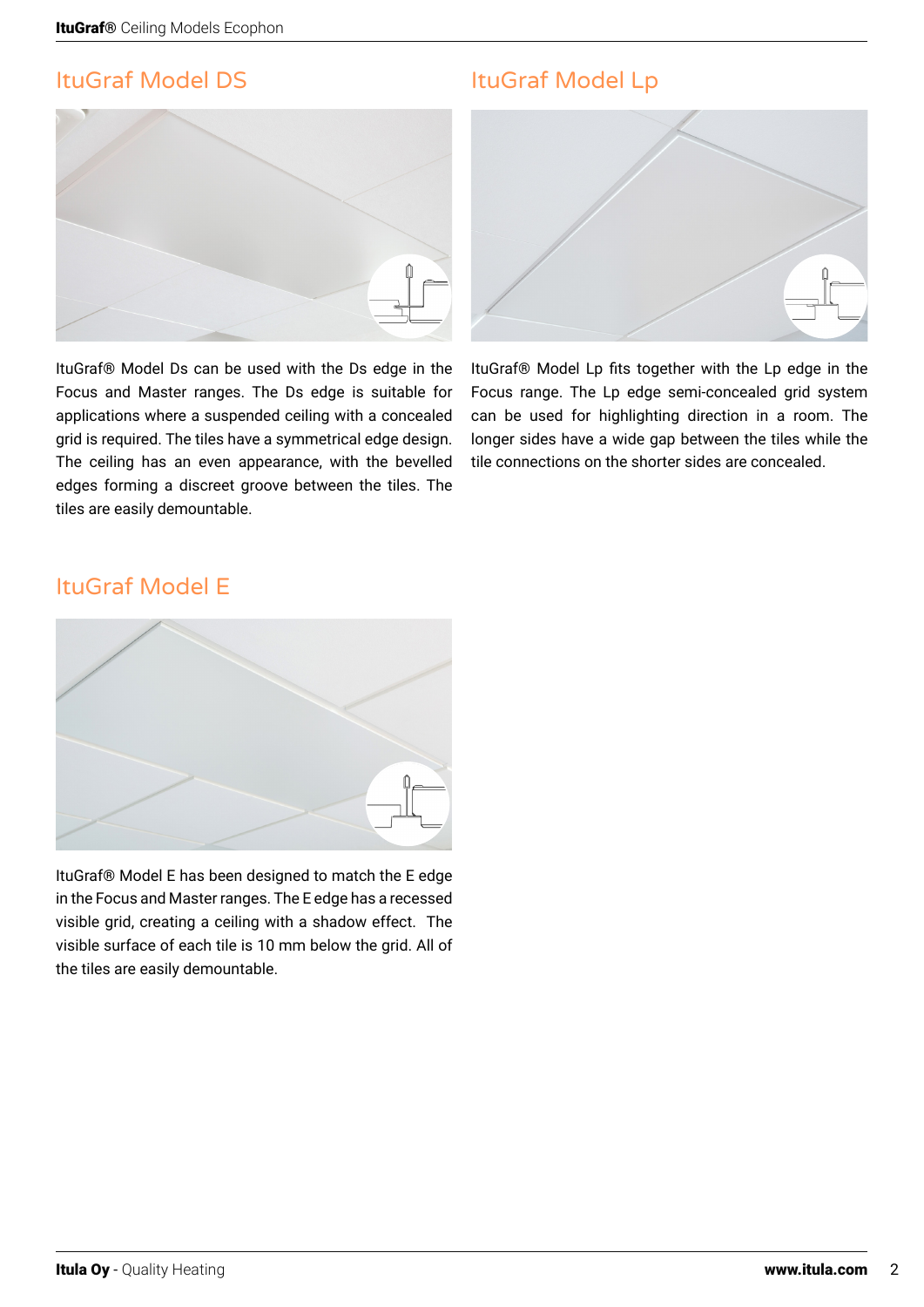# ItuGraf Rockfon Ceiling Models

The Finnish ItuGraf® radiant ceiling heating and cooling system can be customised to suit a range of settings. Together with Rockfon, the provider of acoustic ceiling and wall systems, Itula has developed a range of ItuGraf panel models that perfectly match the Rockfon modular ceiling systems.

The ItuGraf® ceiling models are made to match the A24, A15, E24, M, X and Z edges. ItuGraf® ceiling models are suitable for a 600 mm wide suspended ceiling grid.



## ItuGraf Model A



ItuGraf® Model A integrates with the A24 and A15 edge system. The A edge has a visible grid and easily demountable tiles.

### ItuGraf Model M



ItuGraf® Model M has been designed to match the M edge. The M edge design has concealed support edges to create a distinctive floating appearance. The suspension grid is approximately 14 mm above the visible surface of the tile, which gives the impression that each tile is individually suspended. All of the tiles are easily demountable.